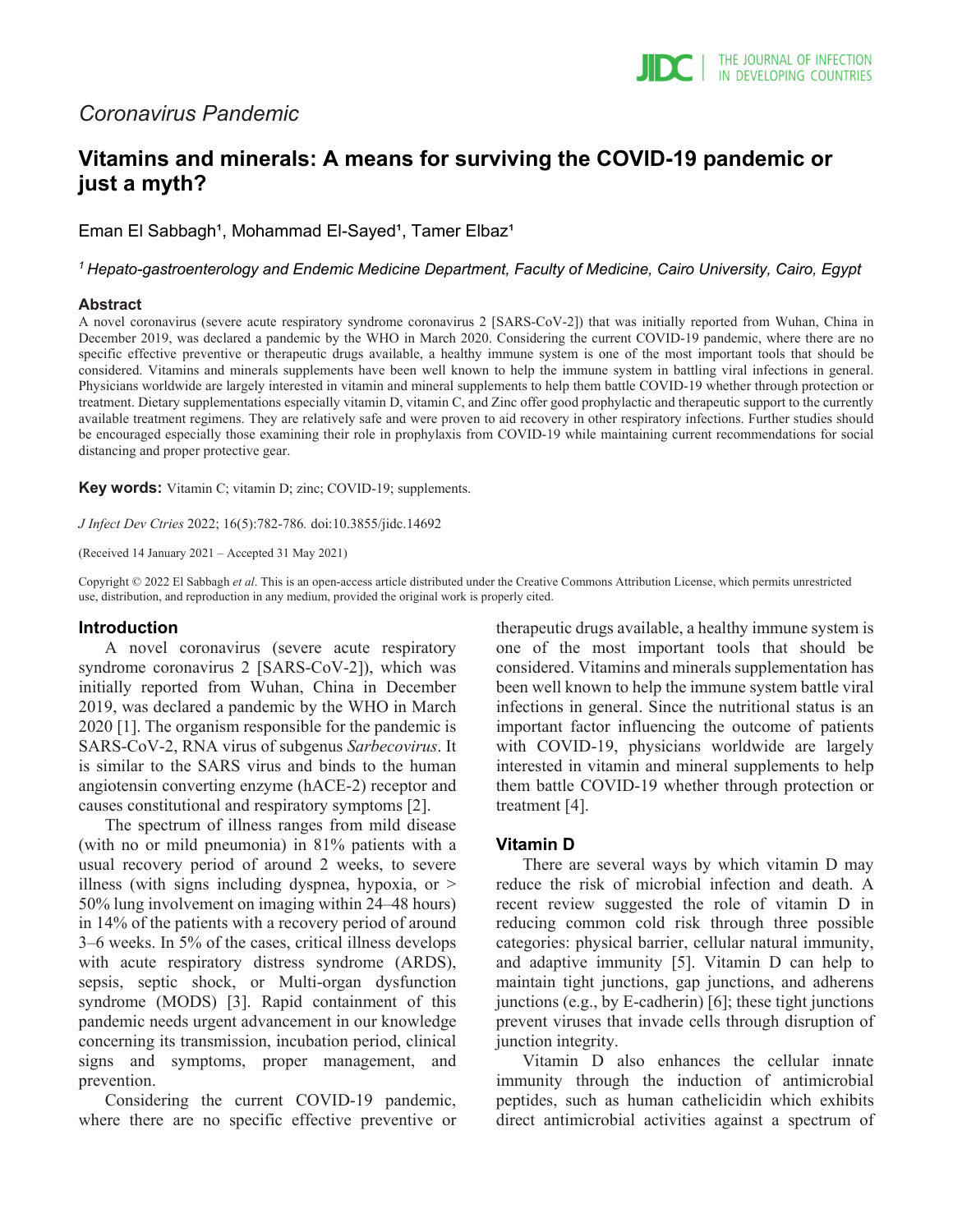microbes [7], LL-37, and defensins [6]. Vitamin D is believed to increase natural antibody production as well as strengthen immunity by inducing monocyte differentiation and inhibiting lymphocyte proliferation. In addition, it may enhance the phagocytic activity of macrophages [8].

Vitamin D can reduce the cytokine storm induced by the innate immune system partly by reducing the production of pro-inflammatory Th1 cytokines, such as tumor necrosis factor α and interferon γ, so the administration of vitamin D reduces the expression of pro-inflammatory cytokines and increases the expression of anti-inflammatory cytokines by macrophages [6].

DPP4/CD26 receptor expression, which has recently been shown to interact with the S1 domain of the COVID-19 spike glycoprotein, was found to be significantly reduced in vivo upon correction of vitamin D deficiency [9].

Optimization of vitamin D may attenuate some of the critical downstream immunological sequelae responsible for poorer clinical outcomes in COVID-19 infection, such as prolonged interferon-gamma response, and persistent interleukin 6 elevation, a negative prognostic indicator in acutely-ill pneumonia patients, including COVID-19 [9].

As evidence of its potential role, a recent metaanalysis involving data from eight observational studies concluded that subjects with a serum vitamin D concentration  $\leq 50$  nmol/L (i.e.,  $\leq 20$  ng/mL) had a 64% increased risk of community-acquired pneumonia [10].

Many retrospective studies determined a correlation between vitamin D levels with COVID-19 severity and mortality. A study on 9,212 cases by Daneshkhah *et al.* showed an inverse correlation between high CRP and 25(OH)D and a notable OR of 3.4 with 95%CI (2.15 to 5.4) for high CRP in severe COVID-19 patients [11]. Among 186 COVID-19 patients, Smet *et al.* showed lower median 25(OH)D (18.6 ng/mL, IQR 12.6-25.3 among COVID-19 patients versus 21.5 ng/mL, IQR 13.9-30.8;  $p = 0.0016$ ) and higher vitamin D deficiency rates (58.6% versus 45.2%, *p* = 0.0005) [12]. Raharusun *et al.* concluded that when controlling for age, sex, and comorbidities, vitamin D status strongly correlated with COVID-19 mortality outcomes [13]. Otherwise, Hastie *et al.* found no association between 25(OH)D and COVID-19 infection after adjusting for potential confounders [14].

It has been hypothesized that there is therapeutic potential for melatonin at the respiratory system level. This may be mediated through the blockade of nuclear factor-κappa beta (NF-κβ), overexpression of c-Fos, and down-regulation of matrix metalloproteinases-3 (MMP-3), which modulates pro-fibrotic and proinflammatory cytokines [15]. COVID-19 infection may be attacking the melatonin synthetic pathway resulting in reduced melatonin levels at a time when melatonin is most needed [16]. Also, it has been suggested that elder age is associated with low melatonin levels which in turn make them a worse prognosis for COVID-19 infection. Many reports suggest taking melatonin may help improve the consequences of some of the comorbidities associated with poor prognosis for COVID infection such as obesity, diabetes, and hypertension [17]. A clinical trial is also undergoing to investigate the use of melatonin in the prophylaxis of COVID-19 infection among healthcare workers (ClinicalTrials.gov Identifier: #NCT04353128) [18]. The use of oral melatonin is considered safe with a large safety margin, with minor side effects such as headache and drowsiness [19]. It was suggested that a daily dose of around 40 mg one hour before sleep given to healthcare providers may help protect them from COVID-19 by helping to maximize the immune response, along with its anti-inflammatory and antioxidant effects. The dose is modified according to the severity of the illness [17].

The combination of vitamin D with melatonin supplements could offer an attractive synergistic option for the prevention and treatment of pulmonary infection caused by COVID-19 since they share the same signaling pathways related to anti-inflammatory, immunomodulatory, antioxidant, anti-fibrotic, as well as anti-apoptotic effects, with a particular focus at the lung tissue level [15]. A therapeutic algorithm proposed that patients admitted to a hospital with mild COVID symptoms will be treated in wards using melatonin 50mg orally twice daily for 7 days in addition to hydroxychloroquine 400 mg twice daily on day 1 followed by 200 mg twice daily for the next 4 days. As well as supportive care. Patients admitted to the hospital with respiratory symptoms and  $SpO<sub>2</sub> < 94%$  on room air or requiring oxygen supplementation should be treated in an ICU with melatonin 200mg orally twice daily for 7 days, hydroxychloroquine 400mg twice daily on day 1 followed by 200 mg twice daily for 4 days in addition to supportive care and escalation of respiratory support [17].

### **Vitamin C**

There is a widespread belief that vitamin C boosts the immune system and can aid in the treatment or prevention of respiratory infections. Vitamin C is best known for its antioxidant properties. During infections,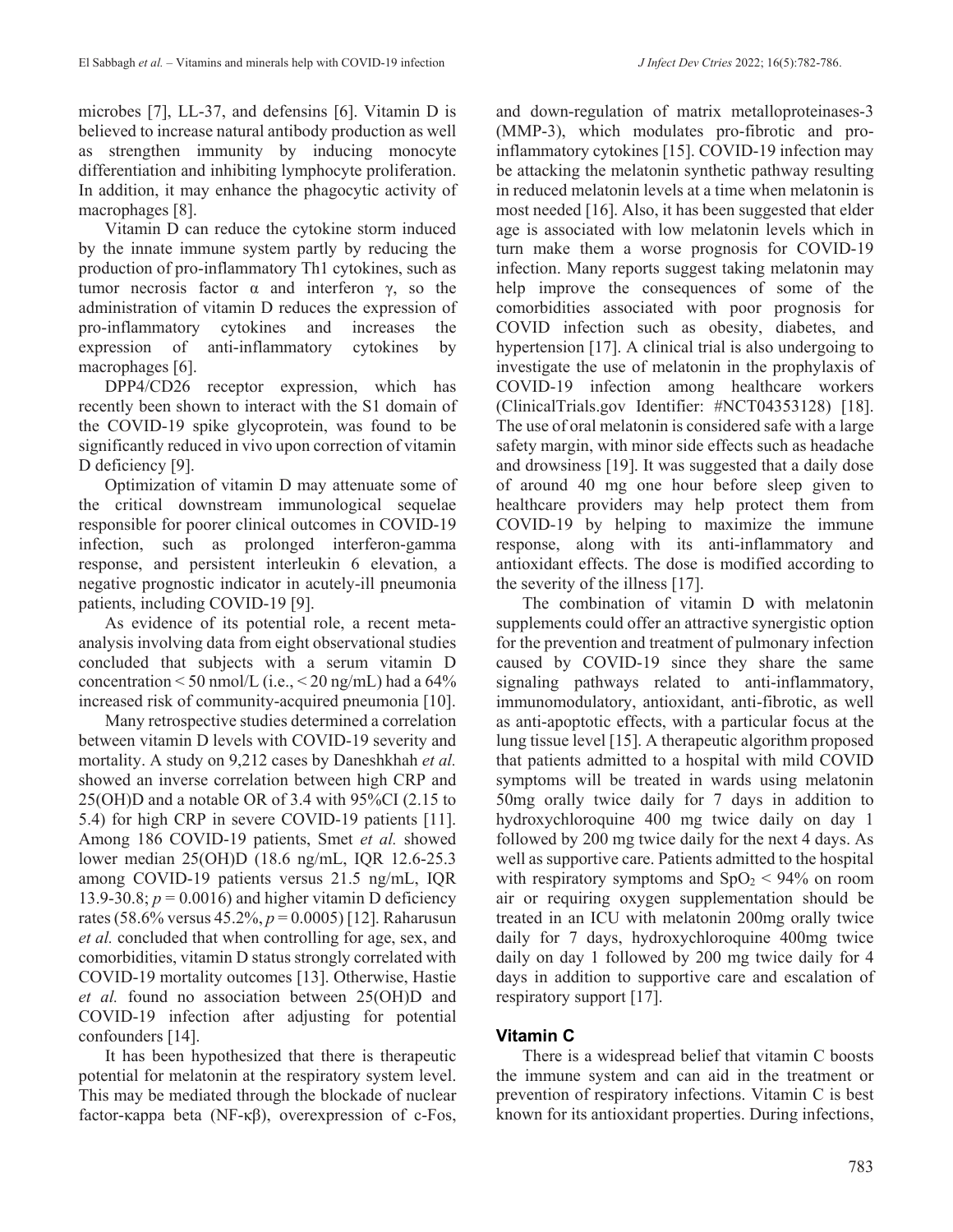vitamin C levels get depleted and patients usually need supplementation up to intravenous administration of gram doses of vitamin C during severe sepsis [20]. A Cochrane systematic review concluded that 1-2 g of vitamin C per day is a safe and inexpensive way to reduce the duration and severity of the common cold [21].

Vitamin C is known to support various cellular functions of both the innate and the adaptive immune system, including modifying susceptibility to various viral infections, as well as influencing inflammation. In addition, vitamin C treatment can help in restoring the stress response. It can decrease IL-6 and block the release of IL-6 from the endothelium induced by endothelin-1 (ET-1) in humans [22]. A randomized placebo-controlled study showed that vitamin C (500 mg twice daily) improves the inflammatory status by reducing IL-6 and C-reactive protein in hypertensive and/or diabetic obese patients [23]. Vitamin C may inhibit the ability of neutrophils to form neutrophil extracellular traps, which was a contributor to organ damage and mortality in COVID-19 [24]. Additionally, vitamin C may have beneficial effects on thrombotic or thromboembolic diseases which are commonly found in COVID-19 patients [22].

It was also already established that vitamin C can be used as a nonspecific treatment for severe viral respiratory tract infection during the outbreak of SARS‐ CoV‐1 (2003) acting as an essential micronutrient for humans and a free radical scavenger. Since vitamin C inhibits the increase of a range of inflammatory cytokines, it may be therapeutically superior to other blockers that block individual cytokine mediators [22].

Several new COVID-19 related clinical trials have been started or are announced since February 2020 to investigate the therapeutic effect of vitamin C alone or in combination with one or more other substances e.g. vitamin D, zinc (gluconate), hydroxychloroquine (sulphate), azithromycin [22]. A clinical trial is being conducted to test for the beneficial effects of IV vitamin C in ICU admitted COVID-19 patients where 140 patients will be treated with a placebo control or intravenous vitamin C at a dose of 24 g/day for 7 days and observed for requirements for mechanical ventilation and vasopressor drugs, organ failure scores, ICU length of stay, and 28-day mortality [25]. A Chinese trial stated that more than 50 patients with moderate to severe COVID-19 were successfully managed with large doses of IV vitamin C (10,000- 20,000 mg/d), leading to a shorter mean hospital length of stay compared to untreated patients [26]. However, such high doses shouldn't be taken orally due to

gastrointestinal adverse events (nausea, vomiting, heartburn, abdominal cramps). Also, high doses of vitamin C may be associated with the formation of kidney stones, particularly in those with high oxalate levels from the start [27]. However, a systemic review by Baladia *et al.* did not find any of the 95 studies to meet their selection criteria, and hence there was no evidence to support or refute the use of vitamin C in the treatment of patients with COVID-19. Still, there are ongoing studies that might be of value [28].

Glycyrrhizic acid (GA) is a major phytonutrient found in licorice roots. It has antimicrobial, antiinflammatory as well as hepatoprotective properties. It has been recently reported for its binding capability with angiotensin-converting enzyme 2 (ACE2) to prevent SARS-CoV-2 infection [29]. Curcumin (CC) and its analogs are widely used for their antiinflammatory, anti-cancer, cardiovascular regulation, respiratory, and immune system benefits, in addition, they can suppress multiple cytokines [29]. A system biology analysis revealed that a combination of vitamin C, GA, and CC is predicted to help in regulating immune response against COVID-19 infections and inhibiting excessive inflammatory response to prevent the onset of cytokine storm. However, further in vitro/in vivo experiments are warranted for validation [29].

### **Zinc**

Zinc is a trace mineral that has been suggested to inhibit viral replication as well as inhibit attachment to the nasopharyngeal mucosa. In vitro studies suggested that zinc modifies the effects of several respiratory pathogens, including rhinovirus, respiratory syncytial virus, and SARS-COV [27]. Zinc ions are closely associated with the normal development, differentiation, and function of immune cells. Therefore, it is considered to be critical for both innate and acquired (humoral) antiviral responses [30]. Zinc deficiency is associated with decreased antibody production, low activity of the natural killer cell, decreased cytokine production by monocytes, the chemotaxis and oxidative burst of neutrophil granulocytes, atrophy of the thymus, and lymphopenia [31]. Its deficiency has been responsible for 16% of all deep respiratory infections worldwide [32].

In addition, Zinc can affect monocyte signal transduction and secretion of pro-inflammatory cytokines, and interfere with the binding of leukocyte function-associated antigen-1 to ICAM-1, hence suppressing the inflammatory reaction. Zinc also improves cell resistance to apoptosis through inhibition of caspases-3, −6, and −9, and increases the Bcl-2/Bax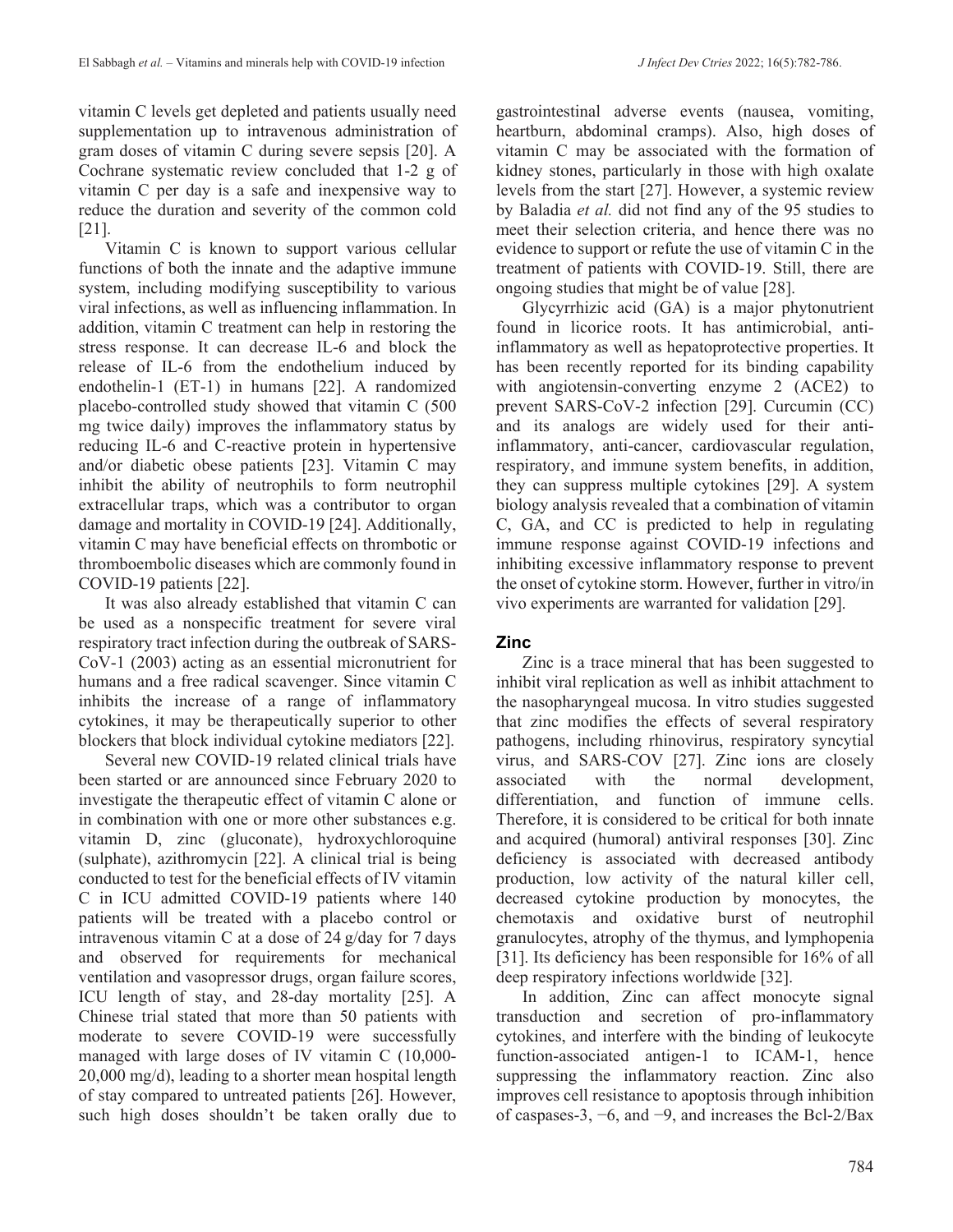ratio; this may increase the number of T helper cells available for combating infections. Zinc alters the capillary epithelium, inhibits transcapillary movement of plasma proteins, and reduces local edema, inflammation, exudation, and mucus secretion. Finally, Zinc may protect or stabilize the cell membrane thus contributing to the inhibition of the entry of viruses into the cell [31].

News reports are starting to emerge claiming that zinc may have a role in COVID-19 management, and this may be based on prior knowledge that some coronaviruses can cause the common cold. It is suggested that in coronavirus, zinc achieves its effects through interference with viral polyprotein processing [33]. Since COVID-19 infection goes along with the damage of the ciliated epithelium and ciliary dyskinesia, zinc supplement would help battle such infection as it was shown that physiological concentrations of zinc increases ciliary beat frequency. Furthermore, zinc will help boost the immune system to battle other bacterial and fungal coinfections which contribute to the mortality risk in COVID-19 infected patients [34]. Importantly, there is a functional association between zinc and ROS (reactive oxygen species) production in platelets, indicating that zinc could decrease thrombus formation in a clinical context, a critical complication that has been described in COVID-19 patients [35].

On the contrary, Caruso *et al.* reported that three of the studies reviewed found no therapeutic advantage for zinc lozenges or nasal sprays in common cold outcomes and just one study has shown a positive outcome with zinc nasal gel [36]. Wessels *et al*., have concluded that prophylactic zinc supplementation was more effective than therapeutic supplementation. Studies have shown decreased symptom severity, reduced frequency, and duration of the common cold (30% of which are assumed to be due to coronaviruses) after zinc administration especially in children [34]. A few trials are currently registered to test zinc as part of a regimen to treat COVID-19 (NCT04335084, NCT04342728, NCT04351490) [37-39].

### **Conclusions**

Dietary supplements offer good prophylactic and therapeutic support to the currently available treatment regimens. They are relatively safe and were proven in other respiratory infections to improve the outcome. Further studies should be encouraged especially those examining their role in prophylaxis from COVID-19 while maintaining current recommendations for the social distancing and proper protective gear.

#### **References**

- 1. Cucinotta D, Vanelli M (2020) WHO declares COVID-19 a pandemic. Acta Bio Medica Atenei Parmensis 91: 157–160.
- 2. Sharma R, Agarwal M, Gupta M, Somendra S, Saxena SK (2020) Clinical characteristics and differential clinical diagnosis of novel coronavirus disease 2019 (COVID-19). In: Saxena SK (ed) coronavirus disease 2019 (COVID-19): epidemiology, pathogenesis, diagnosis, and therapeutics. Springer, Singapore, 55–70.
- 3. Wu Z, McGoogan JM (2020) Characteristics of and important lessons from the coronavirus disease 2019 (COVID-19) Outbreak in China: Summary of a Report of 72,314 cases from the Chinese center for disease control and prevention. JAMA 323: 1239.
- 4. Chowdhury AI (2020) Role and effects of micronutrients supplementation in immune system and SARS-Cov-2 (COVID-19). Asian Journal of Immunology 4: 47–55.
- 5. Rondanelli M, Miccono A, Lamburghini S, Avanzato I, Riva A, Allegrini P, Faliva MA, Peroni G, Nichetti M, Perna S (2018) Self-care for common colds: the pivotal role of vitamin D, vitamin C, zinc, and echinacea in three main immune interactive clusters (physical barriers, innate and adaptive immunity) involved during an episode of common colds practical advice on dosages and on the time to take these nutrients/botanicals in order to prevent or treat common colds. Evidence-Based Complementary and Alternative Medicine 2018: 1–36
- 6. Grant WB, Lahore H, McDonnell SL, Baggerly CA, French CB, Aliano JL, Bhattoa HP (2020) Evidence that vitamin D supplementation could reduce risk of influenza and COVID-19 infections and deaths. Nutrients 12: 988.
- 7. Herr C, Shaykhiev R, Bals R (2007) The role of cathelicidin and defensins in pulmonary inflammatory diseases. Expert Opin Biol Ther 7: 1449–1461.
- 8. Charan J, Goyal JP, Saxena D, Yadav P (2012) Vitamin D for prevention of respiratory tract infections: A systematic review and meta-analysis. J Pharmacol Pharmacother 3: 300–303.
- 9. McCartney DM, Byrne DG (2020) Optimisation of Vitamin D Status for Enhanced Immuno-protection Against Covid-19. Ir Med J 113: 58
- 10. Zhou Y-F, Luo B-A, Qin L-L (2019) The association between vitamin D deficiency and community-acquired pneumonia: A meta-analysis of observational studies. Medicine (Baltimore) 98: e17252.
- 11. Daneshkhah A, Agrawal V, Eshein A, Subramanian H, Roy HK, Backman V (2020) The possible role of vitamin D in suppressing cytokine storm and associated mortality in COVID-19 patients. medRxiv 2020.04.08.20058578.
- 12. Smet DD, Smet KD, Herroelen P, Gryspeerdt S, Martens GA (2020) Vitamin D deficiency as risk factor for severe COVID-19: a convergence of two pandemics. medRxiv 2020.05.01.20079376.
- 13. Raharusun P, Priambada S, Budiarti C, Agung E, Budi C (2020) Patterns of COVID-19 mortality and vitamin D: an Indonesian study. SSRN Electronic Journal.
- 14. Hastie CE, Mackay DF, Ho F, Celis-Morales CA, Katikireddi SV, Niedzwiedz CL, Jani BD, Welsh P, Mair FS, Gray SR, O'Donnell CA, Gill JMR, Sattar N, Pell JP (2020) Vitamin D concentrations and COVID-19 infection in UK Biobank. Diabetes Metab Syndr 14: 561–565.
- 15. Martín Giménez VM, Inserra F, Tajer CD, Mariani J, Ferder L, Reiter RJ, Manucha W (2020) Lungs as target of COVID-19 infection: Protective common molecular mechanisms of